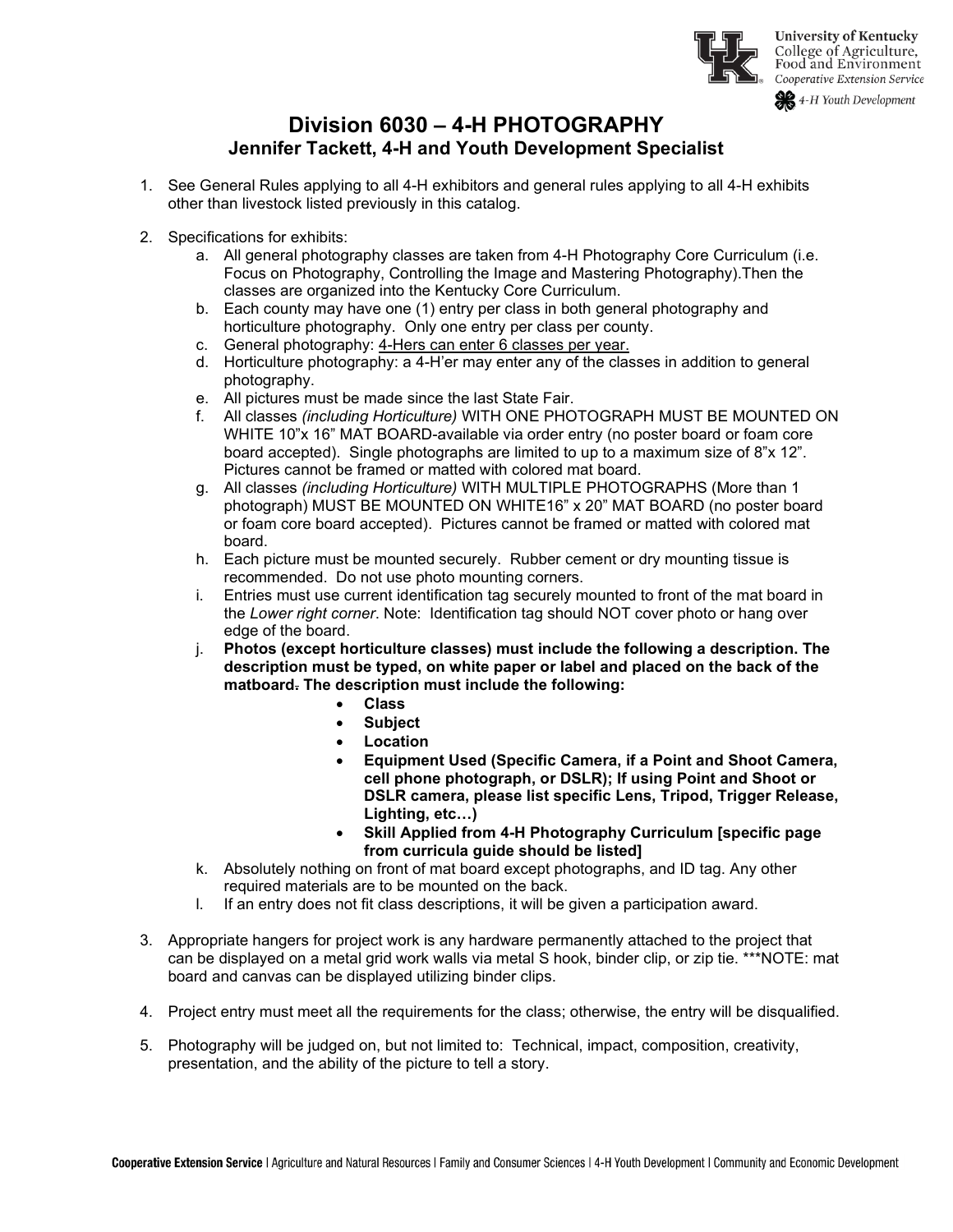

#### Natural Resources

| 764a | Forest – Photograph showing Forest (large area dominated by trees) and/or Forestry Activities                                                                |
|------|--------------------------------------------------------------------------------------------------------------------------------------------------------------|
| 764b | Water - Photograph showing still or moving natural water system or water activity                                                                            |
| 764c | Wildlife – Photograph showing unrestrained and live wildlife in natural habitat; Domestic animals<br>are not permitted                                       |
| 764d | Natural Scenic – Photograph showing natural scene [manmade object not as subject of photograph                                                               |
| 764e | Native Plants $-1$ – 5 Photograph(s) of Kentucky Native Flora in natural area [not garden] - a plant<br>that occurs naturally in the place where it evolved. |
| 764f | Insect – Photograph of insect(s) unrestrained and live in natural habitat                                                                                    |

#### **Agriculture**

|            | 765a    | Livestock – Photograph uses livestock as the main subject.                                                                                                                                                                                                                       |
|------------|---------|----------------------------------------------------------------------------------------------------------------------------------------------------------------------------------------------------------------------------------------------------------------------------------|
|            | 765b    | Crops - Photograph uses crops as main focus.                                                                                                                                                                                                                                     |
|            | 765c    | Life Cycle $-$ 1-5 photograph(s) clearly showing at least one phase of life cycle (birth, growth,                                                                                                                                                                                |
|            | death). |                                                                                                                                                                                                                                                                                  |
|            | 765d    | Agriculture Scenic – Landscape photograph with agriculture as the main focus.                                                                                                                                                                                                    |
|            | 765e    | Farm Equipment/Implement – Photograph with agriculture equipment/implement as main subject.                                                                                                                                                                                      |
|            | 765f    | Modern or Historic Practices – 1-5 photograph(s) showing a singular, comparison, or advancement<br>in an agriculture practice.                                                                                                                                                   |
| Leadership |         |                                                                                                                                                                                                                                                                                  |
|            | 766a    | Formal/Candid Portrait – Photograph that shows a person as the main subject. [A formal portrait is<br>not a snapshot but a carefully arranged pose under effective lighting conditions and<br>a candid photograph is a photograph captured without creating a posed appearance.] |
|            | 766b    | Urban Scenic – Landscape Photograph showing an Urban setting as the main subject.                                                                                                                                                                                                |

- 766c Event 1-5 Photograph(s) that are focused on a community event.
- 766d Service Photograph that displays service learning (community service) as the main subject.
- 766e 4-H Event 1-5 Photograph(s) that cover a 4-H event you attended.
- 766f National/International 1-5 Photograph(s) that focus on a National or International experience.

# FCS

| 767a | Family – Portrait or Candid Photograph of family members or event                                |
|------|--------------------------------------------------------------------------------------------------|
| 767b | Food Preparation $-1 - 5$ Photograph(s) showing meal or single food item preparation             |
| 767c | Culture – Photograph showing unique perspective of local or global culture                       |
| 767d | Fashion Portrait - Portrait Photograph with modeled fashion as the primary subject               |
| 767e | Patterns/Design – Photograph Showing Natural or Manmade Pattern / Design                         |
| 767f | Residential – 1 – 5 Photograph(s) showing residence or residential area from inside and outside. |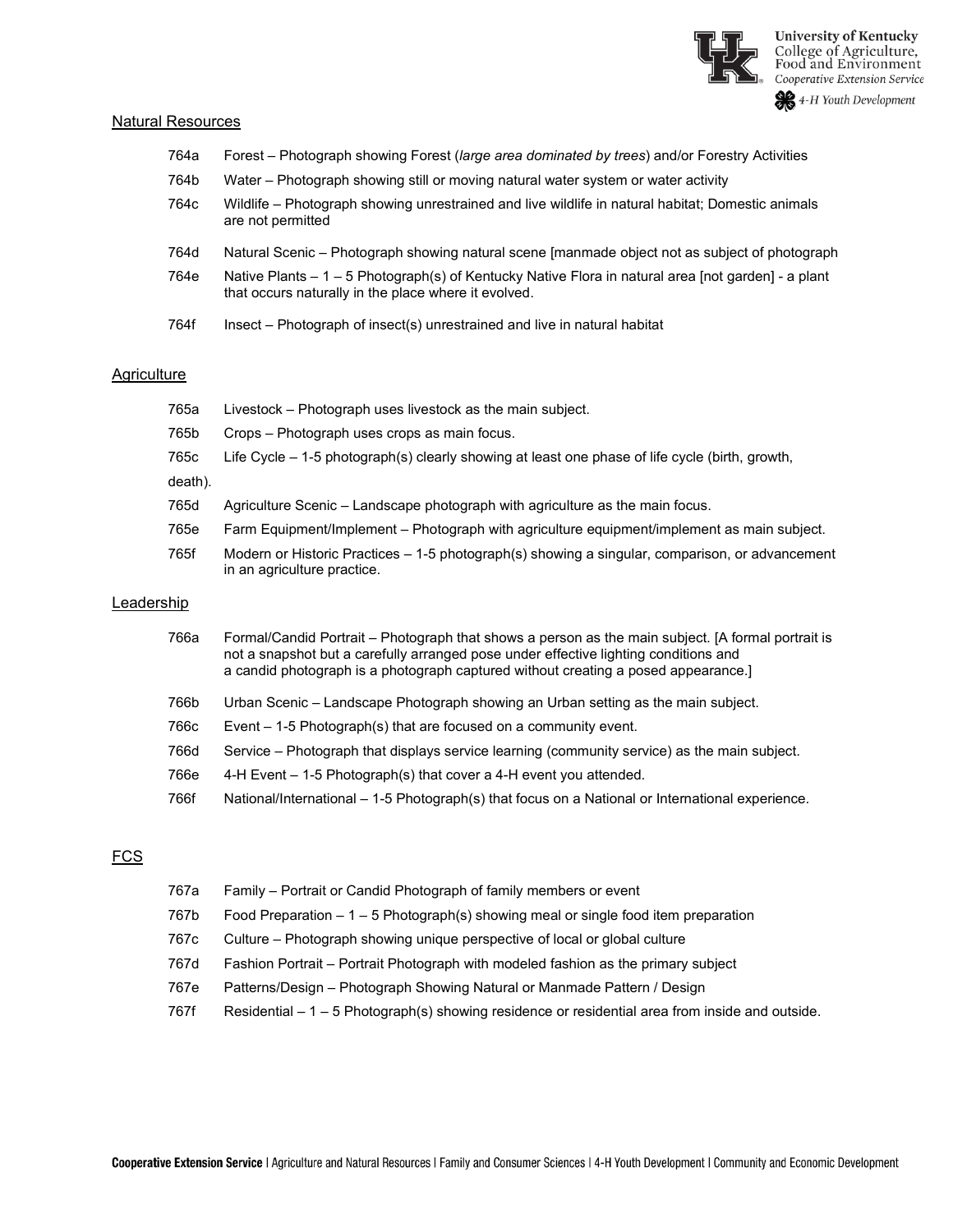

#### SET

- 768b Architecture Photograph showing the product of planning, designing, and constructing buildings or any other structures.
- 768c Energy Showing the creation or expulsion of energy
- 768d Movement 1 5 Photograph(s) of object showing movement [manmade]
- 768e Construction 1 5 Photograph(s) showing the steps of construction for any built structure
- 768f Machinery/Equipment Photograph showing machinery or equipment used in construction, engineering, or repair.

#### Health

- 769a Physical Activity Photograph that shows physical activity as the main subject.
- 769b Competitive Sports Photograph that shows a sport as the main subject.
- 769c Healthy Lifestyle Photograph that expresses healthy lifestyles as the main subject.
- 769d Healthy Foods 1-5 Photographs focused on healthy food or meal choices.
- 769e Careers in Health 1-5 Photographs that focus on Careers in the health and service fields as the main focus (ex. Fire, law, medicine, emergency, education).
- 769f Dealing with Stress Photograph that illustrates a hobby or interest that helps an individual reduce stress.

#### Communications/Expressive Arts

- 770a Music Photograph showing music (written or performed)
- 770b Instrument/Art Utensils Still life photograph using musical instruments or art equipment as primary subject
- 770c Cultural Arts Event 1 5 Photograph(s) showing attended cultural arts event (Art Show, Musical Performance, etc.)
- 770d Arts Creation 1 5 Photograph(s) with the **design, construction, and/or creation** of art as the primary subject
- 770e Created Art in Your Community 1 5 Photographs **showing completed** local art in your county.
- 770f Word(s) Single word spelled out using built or natural environment or words within the community with personal significance or meaning.